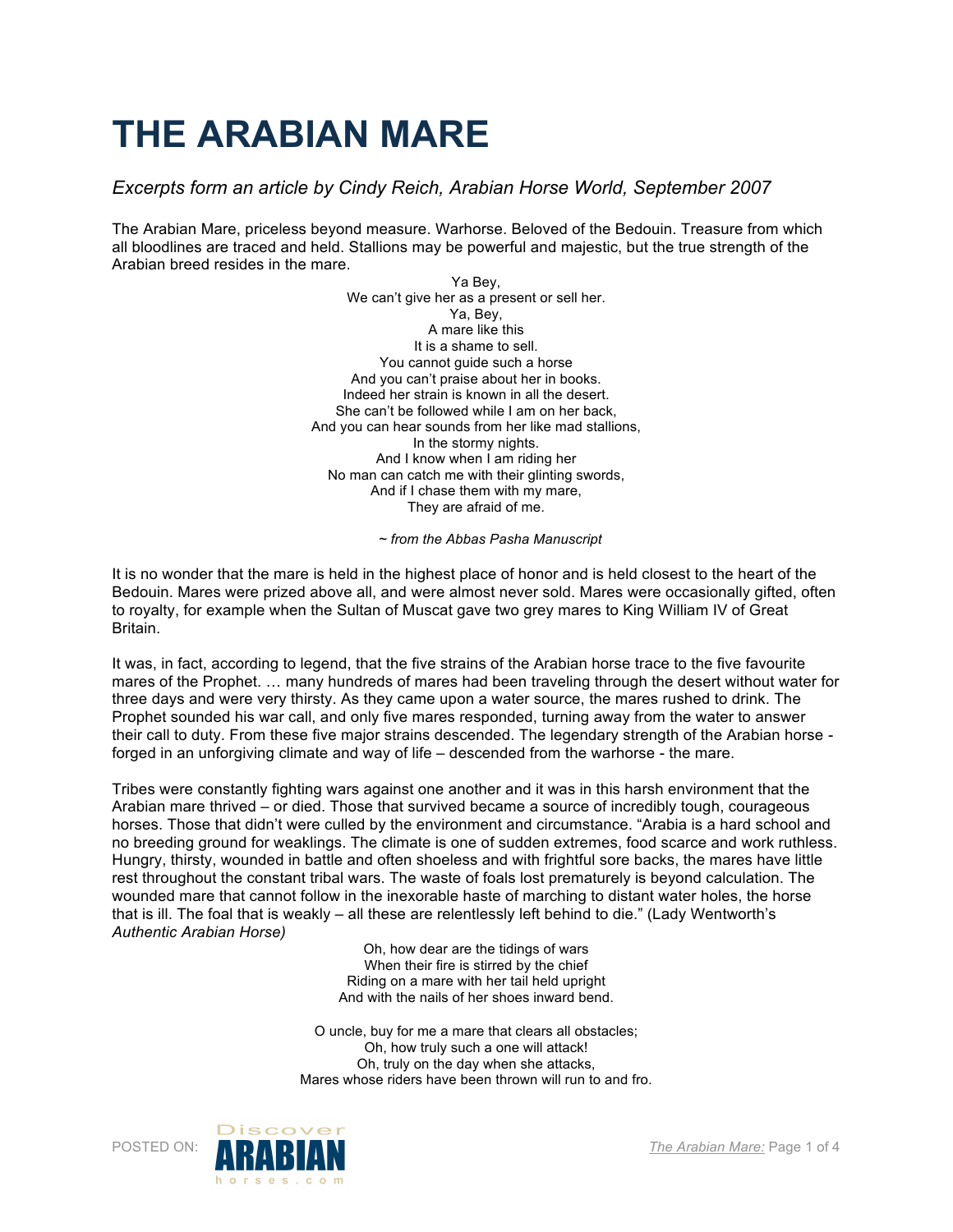Oh, how sweet it is to ride a purebred mare! How sweet her prancing! And with the troop not of the smallest The enemy shall feel her rearing

*~ from Abbas Pasha Manuscript*

## **A Poem by Shahwan (of the mare al Dahma)**

Oh, you hunters who shoot with arrows, I, Shahwan, Am the best at shooting prey with arrows And I am the most skilled marksman of all.

And some hunters may let their prey escape, But I and my horse catch up with it and bring it back.

And the hunters who let their prey escape are weak. And no one can catch up with it Except one which has the strength And swiftness of my horse. And people have great admiration For this swiftness.

The most beautiful type of horse Is the one who stands on three legs And raises the fourth, And my horse is of this kind. And she does more than what is expected of her During battle.

During the attacks She strikes with her forefeet and hind feet, And the rider strikes with his sword and arrows. And the higher the pitch of battle, The more aroused the mare becomes.

She carried me and my brother And my son and our shield And the fifth one, her heart, Gave us strength and encouragement in the battle.

> She defends her rider Even unto putting herself in peril, And does not give the enemy a chance To wound her rider.

Those who taught this mare Are very skilled in training horses, and this skill has enabled the horseman to live a free life And make him a hunter Whose arrows stray not from its mark. And this is due to the horses.

> I am blessed with al Dahma Because she protects me from defeat And enables me to hunt swift animals. And during every battle and hunt I can get milk and food. I am blessed with al Dahma Because she creates a void Between her and the horses Who are racing with her. And the star has given her its light.

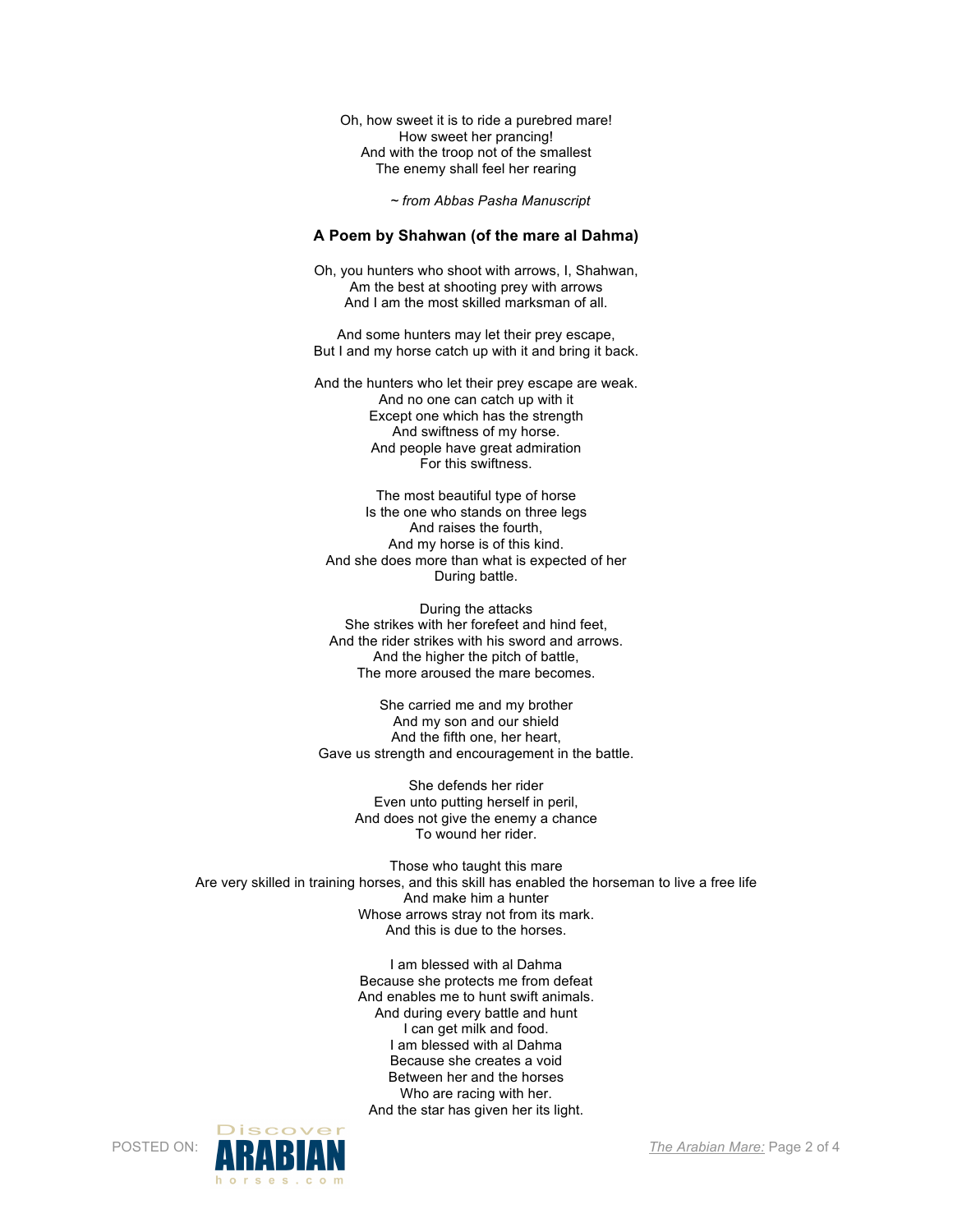Indeed those who are skilled among riders fear my mare because she is swift and strong. If we fight, when evening comes The victory is ours, And the day will never come When there will be sorrow and shame among us.

Horses are what the heart most cherishes, And the Arabs use no other means For fighting and riding except horses. You must not allow any person Who is not skilled in horsemanship or warfare To ride horses until he should master the art, Because he is young And his body has not become strong In the requirements for mastery.

> Their heads are small and delicate Having a dryness about them. You must buy this kind of horse and your hearts will not open.

*~ from the Abbas Pasha Manuscript*

Mares today have a life much easier than that of their ancestors. Box stalls, fenced paddocks of deep grass, water on demand. Yet mares still have many and varied jobs to do. Their main job is to produce foals. The mare's importance in that regard is considered by many to be superior to that of the stallion. Most horsemen believe, and scientific study supports, the mare has more influence on the foal than the stallion. A mare may be able to produce 10-15 foals in her lifetime, if she is lucky. More often than not, she will produce fewer than that, so her impact on the breed, while small, has to be mighty.

Carrying a foal for eleven months, giving birth and coming back into estrus (heat – ready be bred again) a week after foaling – mares are reproductive machines. While producing foals is the number one job of the mare, it is no surprise that she will occasionally "take a year off" and fail to get in foal no matter what.

Mares are luckier than stallions. In general, they are allowed to live like horses, in herd situations. Stallions tend to be segregated and isolated – a heavy burden for a herd animal. Mares do best in groups where they can act like horses - as opposed to life in a stall or isolation from other horses. There is nothing more peaceful and picturesque in the world than a herd of Arabian mares grazing in a pasture with foals scattered about asleep in the grass. The behaviour of mares in a herd is a study that could teach many in the human community.

A distinct hierarchy is established quite quickly in any group of mares. There will be one "lead" mare who is dominant over all others. She is not necessarily the oldest, but she can certainly be the meanest when she has to be. No one challenges her authority. In the wild, the lead mare finds the water and finds the food. She is the scoutmaster.

Arabian mares weren't warhorses for nothing. Their stamina and courage are legendary. Therefore it is no surprise that Arabian mares excel at the various jobs they are given. While war mounts are not in great demand, we have all seen the heart and guts that Arabian mares have displayed on the racetrack, in the show arena, and on the trail. Is it any wonder tat Arabians and horses of Arabian blood dominate the endurance field.

The beauty of the Arabian mare is without peer. Delicate without fragility, strong without coarseness, beautiful without weakness. In *The Authentic Arabian Horse,* there is a description from an Arab of the mare Agheyli Jaber – "The grey mare the (most) renowned in the world, there is non like her" for whose possession all beholders were "covetous, sick with longing."